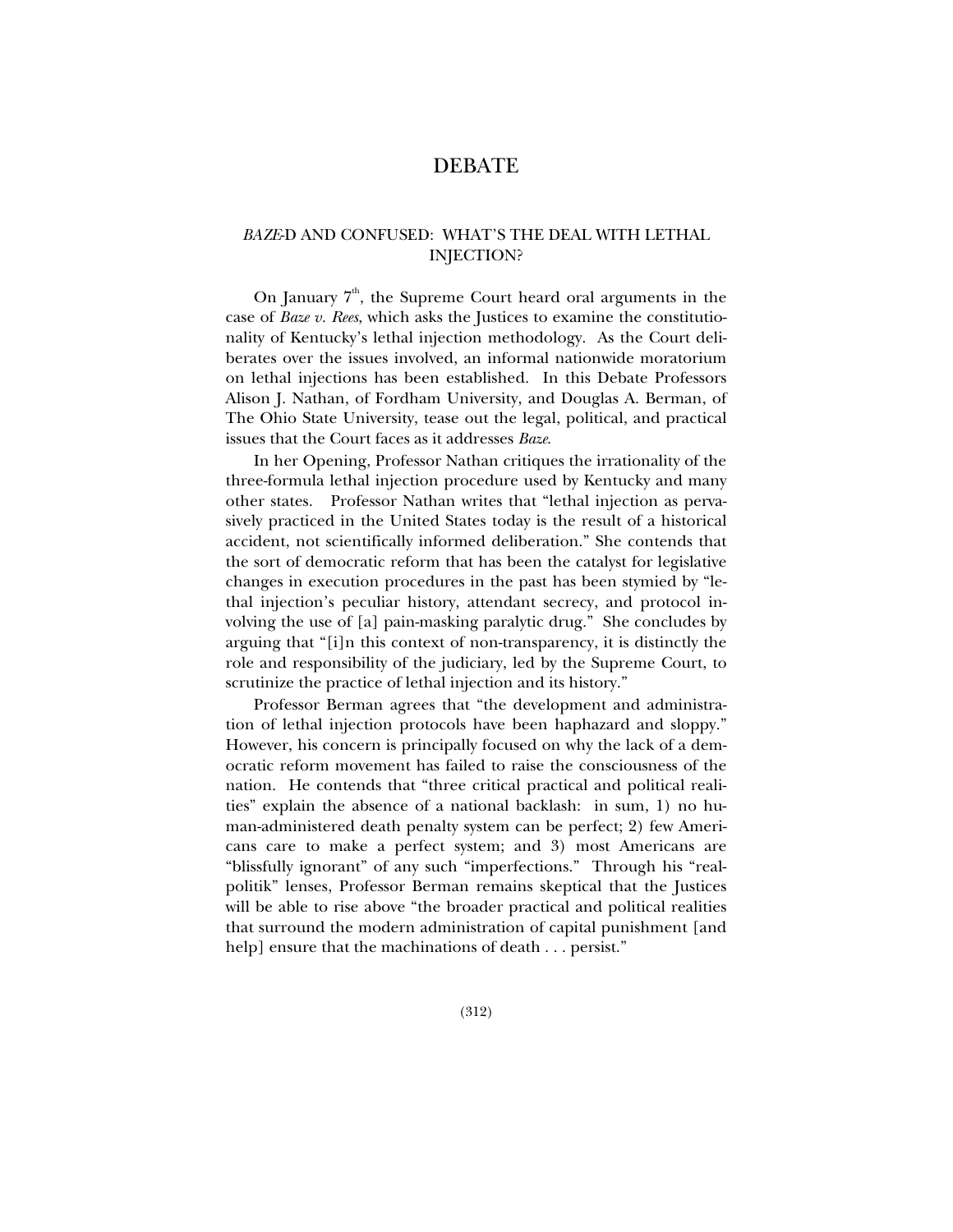## OPENING STATEMENT

#### *Lethal Injection's Known Unknowns*

#### Alison J. Nathan†

The United States Supreme Court has recently heard oral argument in the case of *Baze v. Rees*, a constitutional challenge to the lethal injection procedures that Kentucky uses to execute death row inmates. Kentucky's lethal injection formula is the same employed by almost every death penalty state in the country. As a result, the day after the Court granted certiorari in *Baze*, I argued that because the Supreme Court is considering the *standard* by which such challenges must be judged, for the sake of even-handed and deliberative justice, all lethal injection executions across the nation should be stayed pending the Court's decision in *Baze* (*see* http://jurist.law.pitt.edu/ forumy/2007/09/pausing-machinery-of-death-supreme.php). One execution did go forward in Texas on the same day that *Baze* was granted, apparently as a result of the refusal by the Chief Justice of the Texas Court of Criminal Appeals to allow the twenty-minute late filing of the condemned man's stay request. Since that time, however, every scheduled execution (nineteen as of the time of this writing) has been temporarily stayed by the Supreme Court, lower federal courts, state courts, or governors. This national pausing of the machinery of death has garnered significant press attention and some controversy, even leading a few commentators to suggest that lethal injection challenges are, at base, nothing more than a death-row delay tactic. This is a significant error. How states execute convicted defendants is an issue that implicates important aspects of governmental transparency and democratic reform, and should be a serious concern both to those who support the death penalty and those who oppose it. What we know about how states and the federal government currently execute people in the United States is deeply troubling—troubling enough that the Supreme Court has involved itself in the controversy. But the real danger of lethal injection as currently practiced lies in what we do not know. A number of historical and structural factors have coa-

<sup>†</sup> Visiting Assistant Professor of Law, Fordham University School of Law. Professor Nathan is counsel of record for an *amicus curiae* brief in support of the petitioners in *Baze v. Rees*, which she filed on behalf of the Louis Stein Center for Law and Ethics at Fordham University School of Law.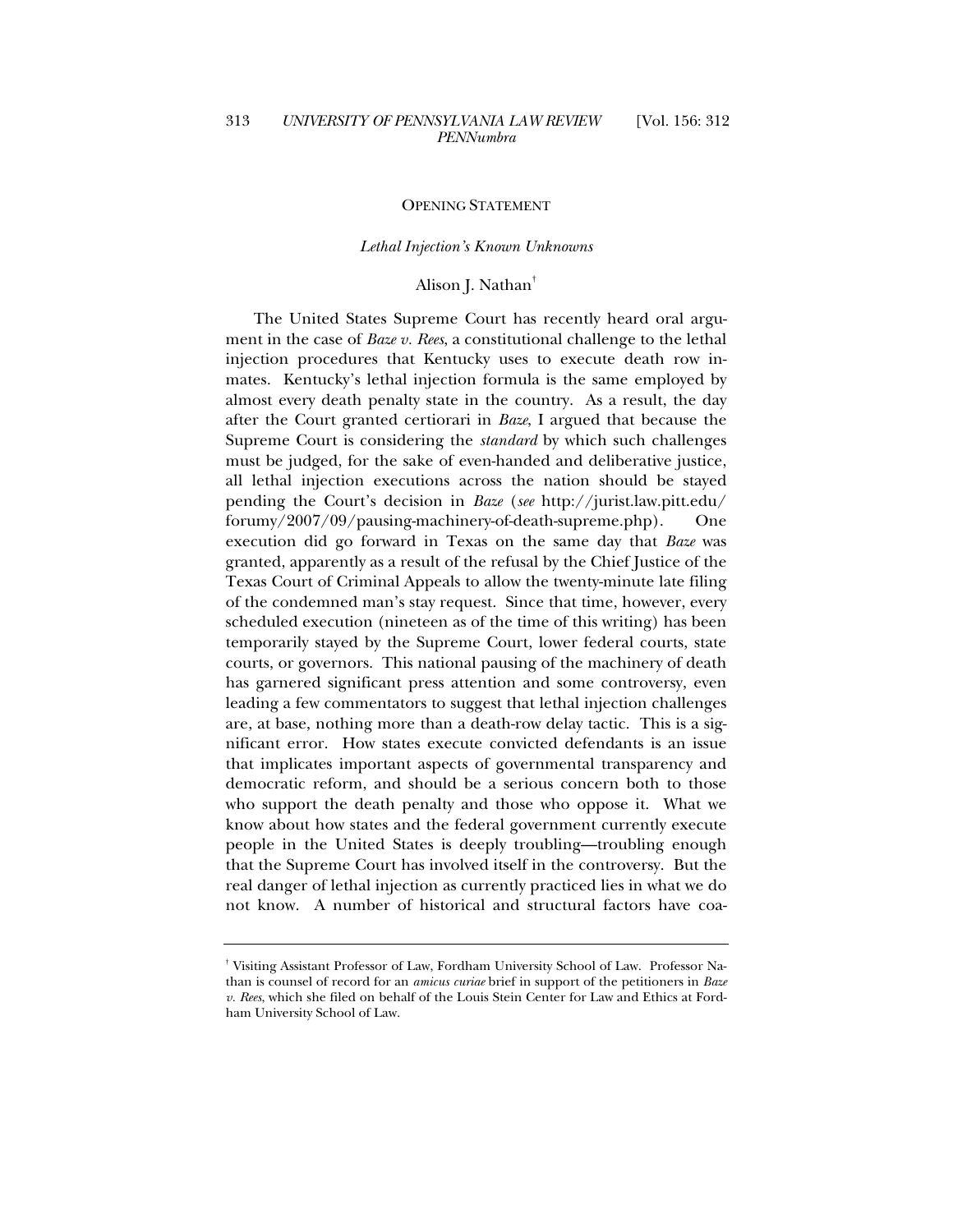lesced to shroud the administration of lethal injection in secrecy. These factors have entrenched, rather than cured, a needlessly cruel practice. This lack of transparency must change, and it is the existence of constitutional judicial review that will ensure that it does.

One thing we know for sure about lethal injection is its macabre history. As shown by the research of one of the leading experts in this field, Professor Deborah Denno of Fordham University School of Law, lethal injection as pervasively practiced in the United States today is the result of a historical accident, not scientifically informed deliberation. The genesis of today's method of lethal injection can be traced to 1976, the year the Supreme Court decided *Gregg v. Georgia*, 428 U.S. 153 (1976), and ended the nine-year execution hiatus that had begun in the period leading up to the 1972 case of *Furman v. Georgia*, 408 U.S. 238 (1972). After almost a decade without an execution, intense public scrutiny accompanied the preparations for the post-*Gregg* executions. In this context, and in order to help maintain public support for the death penalty, some state legislators scrambled to find a more humane substitute to the viscerally brutal and painful electric chair or gas chamber, the two methods that previously had gained national dominance but were facing increasing public scrutiny and criticism. Legislators in Oklahoma moved first.

Seeking guidance on how to carry out a potentially more humane execution, two Oklahoma state senators turned to the state's chief medical examiner, Dr. A. Jay Chapman. Although Dr. Chapman conceded that he lacked relevant training or expertise—stating at the time that he "'was an expert in dead bodies but not an expert in getting them that way,'" Deborah W. Denno, *The Lethal Injection Quandary: How Medicine Has Dismantled the Death Penalty*, 76 FORDHAM L. REV. 49, 66 (2007)—he conjured up a procedure that would become the basis for lethal injection protocols nationwide. The Oklahoma legislators did not receive input from experts, did not conduct or commission any studies, and failed to consider the foreseeable administrative difficulties and dangers of Dr. Chapman's proposed procedure. Nevertheless, in 1977, Oklahoma's legislature adopted Dr. Chapman's method and delegated important details—what specific drugs to use, what dosage to administer, who would administer the drugs and how—to unqualified prison officials who made administrative decisions free from public scrutiny and oversight. After further consultation between Dr. Chapman and state prison officials, Oklahoma became the first state to adopt a three-drug lethal injection protocol—a short-acting anesthetic, a paralyzing agent, and a heartstopping drug—as its preferred method of execution. Texas followed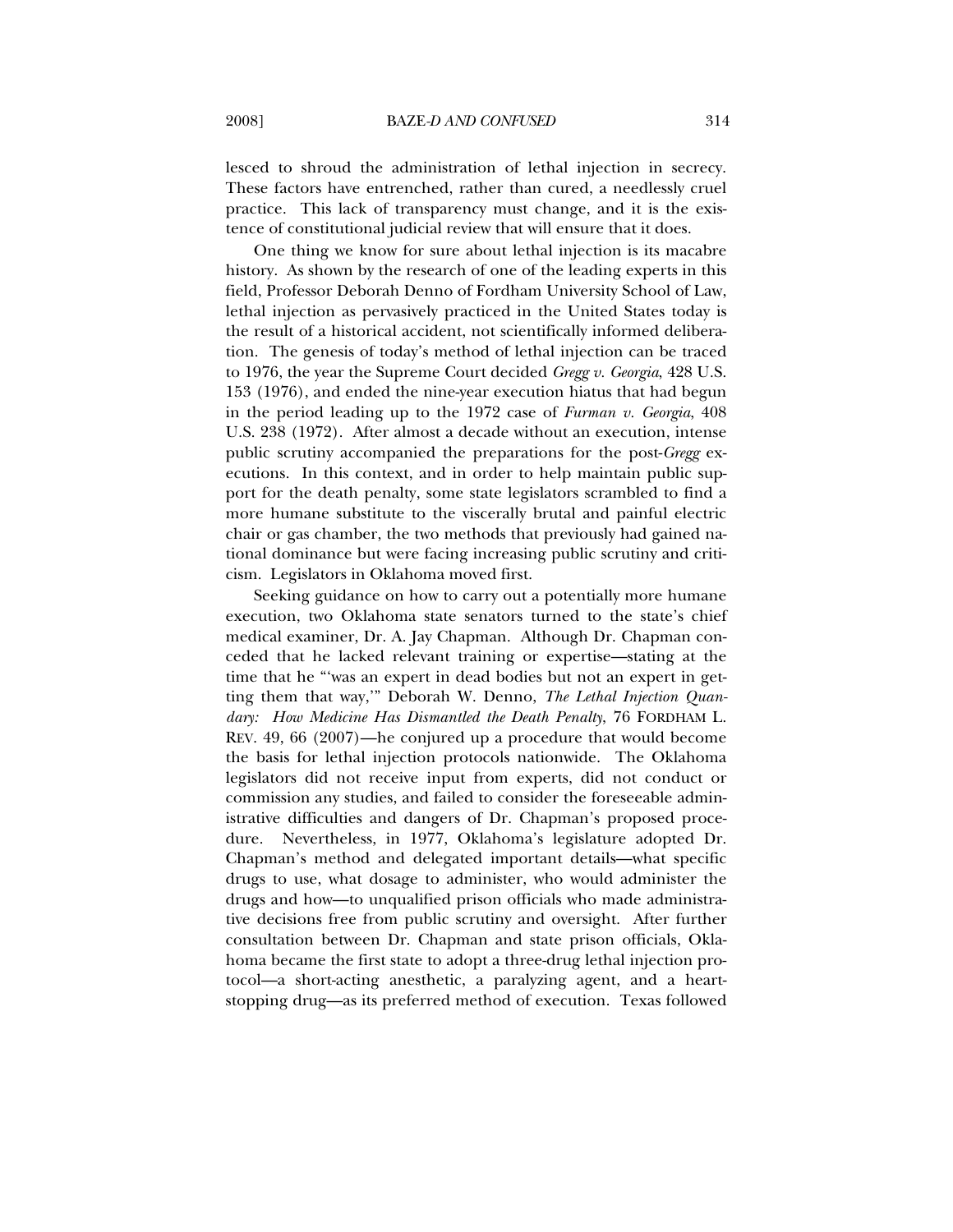immediately afterwards, becoming the first state to actually carry out a lethal injection execution, which it did in 1982, using the three-drug protocol.

Despite the inadequate origins of Oklahoma's lethal injection protocol, a ripple effect soon occurred. State after state followed Oklahoma's lead, uncritically borrowing its new three-drug formula and delegating important details to state prison officials who lacked pertinent experience and knowledge. By 2002, thirty-seven states had switched to lethal injection, with all but one state employing Dr. Chapman's original three-drug formula. Yet *none* of these states engaged in any additional medical or scientific study of the method they were adopting. Historical accident (or what sociologists would call a "cascade to mistaken consensus") explains far better than science or medicine the current ubiquity of the three-drug protocol.

We also know, as a result of information just beginning to emerge, that there have been seriously flawed lethal injection executions. For example, in May of 2007, an Ohio inmate named Christopher Newton appeared to be suffocating alive during parts of an execution that lasted almost two hours. Newton's botched execution came one year after a similarly controversial execution in Ohio that lasted approximately ninety minutes and caused the state to reexamine its execution procedures. This execution was sufficiently gruesome that the brother of the victim, who witnessed the execution, has gone on record condemning the lethal injection process as unnecessarily cruel. As another example, it took the state of Florida thirty-four minutes to execute Angel Diaz in 2006. During that time Diaz was flailing, gasping for air, grimacing, and struggling to breathe. A postexecution investigation concluded that Diaz was likely not properly anesthetized during the execution. According to the Florida Supreme Court, the execution "raised legitimate concerns about the adequacy of Florida's lethal injection procedures and the ability of the [Department of Corrections] to implement them." *Lightbourne v. McCollum*, No. SC06- 2391, 2007 WL 3196533, at \*16 (Fla. Nov. 1, 2007). Given the incidences of error-prone and flawed executions, it is unsurprising that the three-drug protocol is forbidden for use in animal euthanasia by most states.

The public also is beginning to learn that unqualified individuals are providing guidance and participating in executions, creating circumstances ripe for error. In addition to relying on Dr. Chapman's admittedly inexpert opinions, many states received guidance in administering lethal injection from Fred Leuchter, who was a leading fig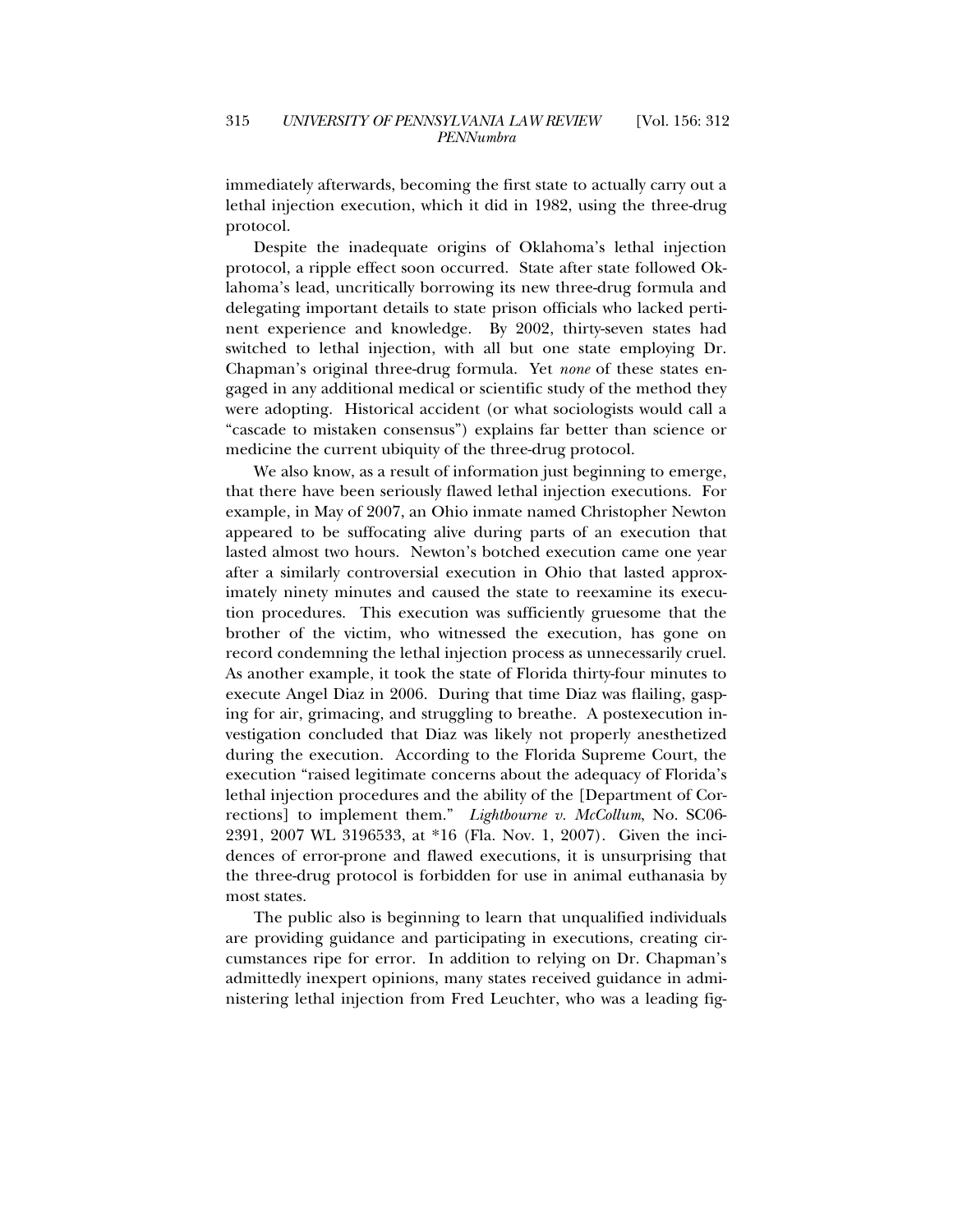ure in the execution equipment "business" of electric chairs and gas chambers. Despite Mr. Leuchter's dearth of experience with lethal injection, states relied on his advice for years before they learned, during the course of his providing testimony about gas chambers in support of a holocaust denier, that he had lied about his scientific qualifications and educational background, for which he was subsequently prosecuted. Yet Mr. Leuchter's "lethal injection machine" played a role in further entrenching the three-drug protocol nationwide.

Similarly, recent lethal injection litigation in Missouri exposed that the doctor involved in that state's lethal injection executions, known as "Dr. Doe" because his identity was steadfastly guarded by Missouri, was the subject of more than twenty malpractice suits and suffers from a form of dyslexia that affects his ability to prepare the drug combinations properly. As a result of this information, a federal judge in Missouri banned his participation in future executions. *Taylor v. Crawford*, No. 2:05-CV-04173-FJG, at 2 (W.D. Mo. Sept. 12, 2006), *available at* http://www.law.berkeley.edu/clinics/dpclinic/ LethalInjection/Public/MoralesTaylorAmicus/27.pdf. Despite this, the *Los Angeles Times* recently reported that the very same doctor has continued to assist the federal government in preparing lethal injection executions of federal inmates. There is also evidence emerging of ill-trained executioners in California, including one who smuggled illegal drugs into the prison. And in Kentucky, the execution protocol allowed improperly trained executioners to insert catheters into an inmate's neck despite a doctor's refusal to do so. Even Dr. Chapman now agrees that the wrong drugs are being used and that states should be compelled to use expert personnel rather than the "complete idiots . . . [w]hich we seem to have." Denno, *supra*, at 73.

Arguably more alarming than what we know of the current practice of lethal injection is what we do not know. Several aspects of the history of lethal injection have caused a continued repression of public knowledge and scrutiny of the procedure and its implementation. First, public scrutiny of the three-drug protocol has been stifled because, in copying Oklahoma, state after state has adopted the unnecessary paralytic agent as its second drug. The nature of this drug is to *mask* the realities of the execution from meaningful public scrutiny. A paralyzed inmate suffering pain during the execution will be physically unable to express his suffering. As a result, witnesses, including members of the media who report executions to the public, see only a sanitized version. Unaware of the painful suffering endured by inmates, the public has assumed wrongly that states always execute inmates in a humane and painless manner.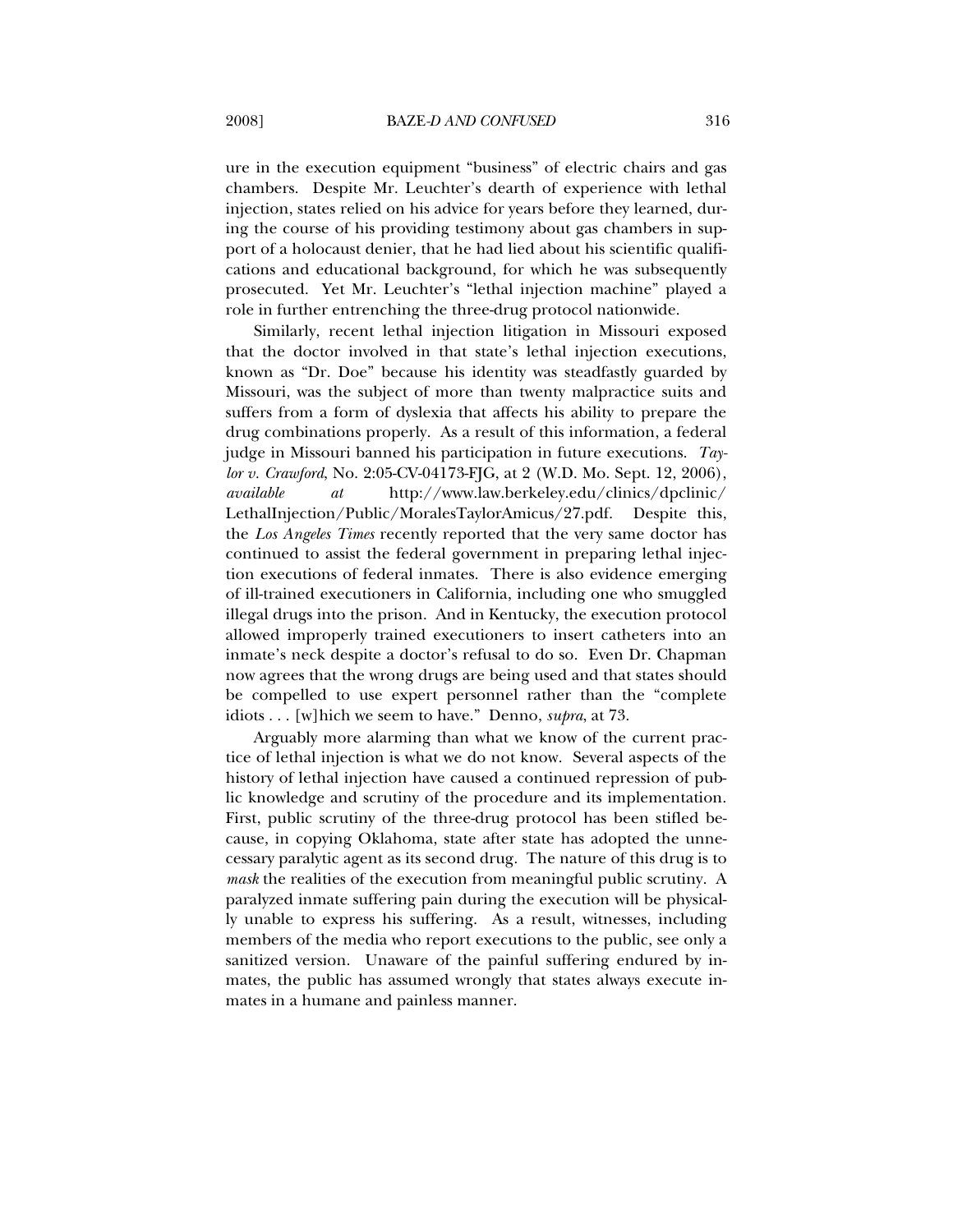Second, by copying Oklahoma's vague lethal injection protocol, states also have followed Oklahoma in delegating critical implementation decisions to department of corrections personnel. The procedures these personnel develop are often exempt from state administrative law notice-and-comment requirements or have been treated as exempt by prison personnel. As a result, prison officials' critical lethal injection implementation decisions—what specific drugs to use, what dosage amounts, and how to administer the drugs—have remained hidden from public scrutiny.

Third, states have frustrated attempts to evaluate lethal injection protocols and procedures by tenaciously guarding the information as secret and nonpublic. In addition to refusing to release information about the qualifications and training of executioners, states also conceal execution procedures by limiting witnesses' ability to view portions of the execution process and by refusing to release postexecution autopsy information. The public, therefore, is precluded from learning of flawed procedures, incompetent administration, and execution errors.

Taken together, lethal injection's peculiar history, attendant secrecy, and protocol involving the use of the pain-masking paralytic drug have produced—and continue to produce—a failure of democratic reform. In the past, public scrutiny of cruel punishment practices led to legislative changes. For example, in the early-to-midtwentieth century, nearly every state sought to introduce a more humane method of execution when the public learned of the actual horrors of the electric chair, and deemed electrocution to be too barbaric and open to a high risk of pain and error relative to other available options. The same was true for hanging before electrocution and the gas chamber. In contrast, the factors described here have led to systematic and continued repression of public information related to lethal injection's actual procedures and administration, undermining a similar process of public deliberation and democratic reform. As a result, a needlessly risky and unnecessarily cruel method has become entrenched. This is true despite readily available alternatives such as the method veterinarians typically use to euthanize animals: a massive overdose of a single drug barbiturate. Veterinarians favor this approach because it does not carry a significant risk of pain even if unforeseen errors in the implementation process occur.

In this context of non-transparency, it is distinctly the role and responsibility of the judiciary, led by the Supreme Court, to scrutinize the practice of lethal injection and its history, as well as to see through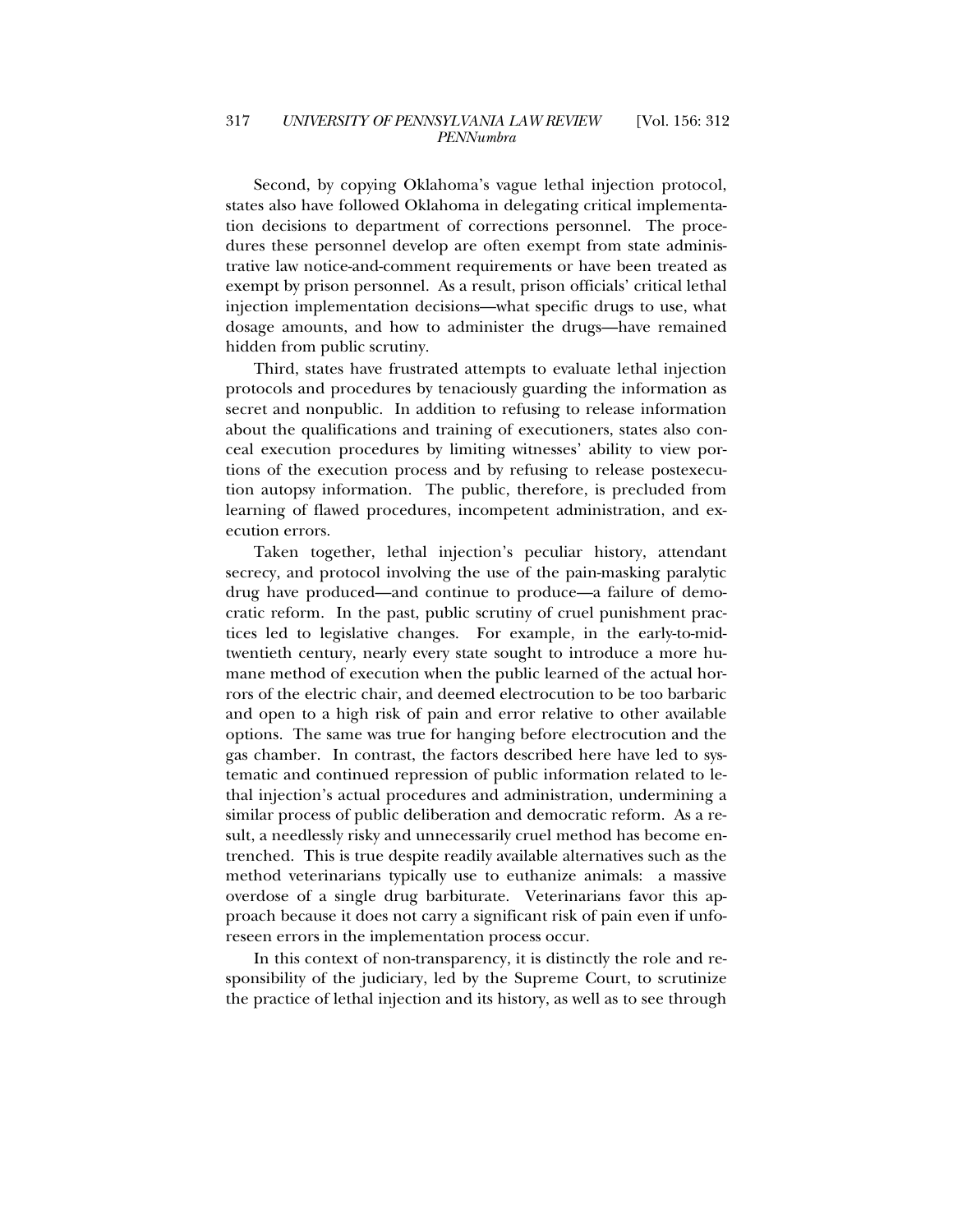the ill-informed and reflexive state decision making that has perpetuated an execution method that needlessly risks severe and unnecessary pain.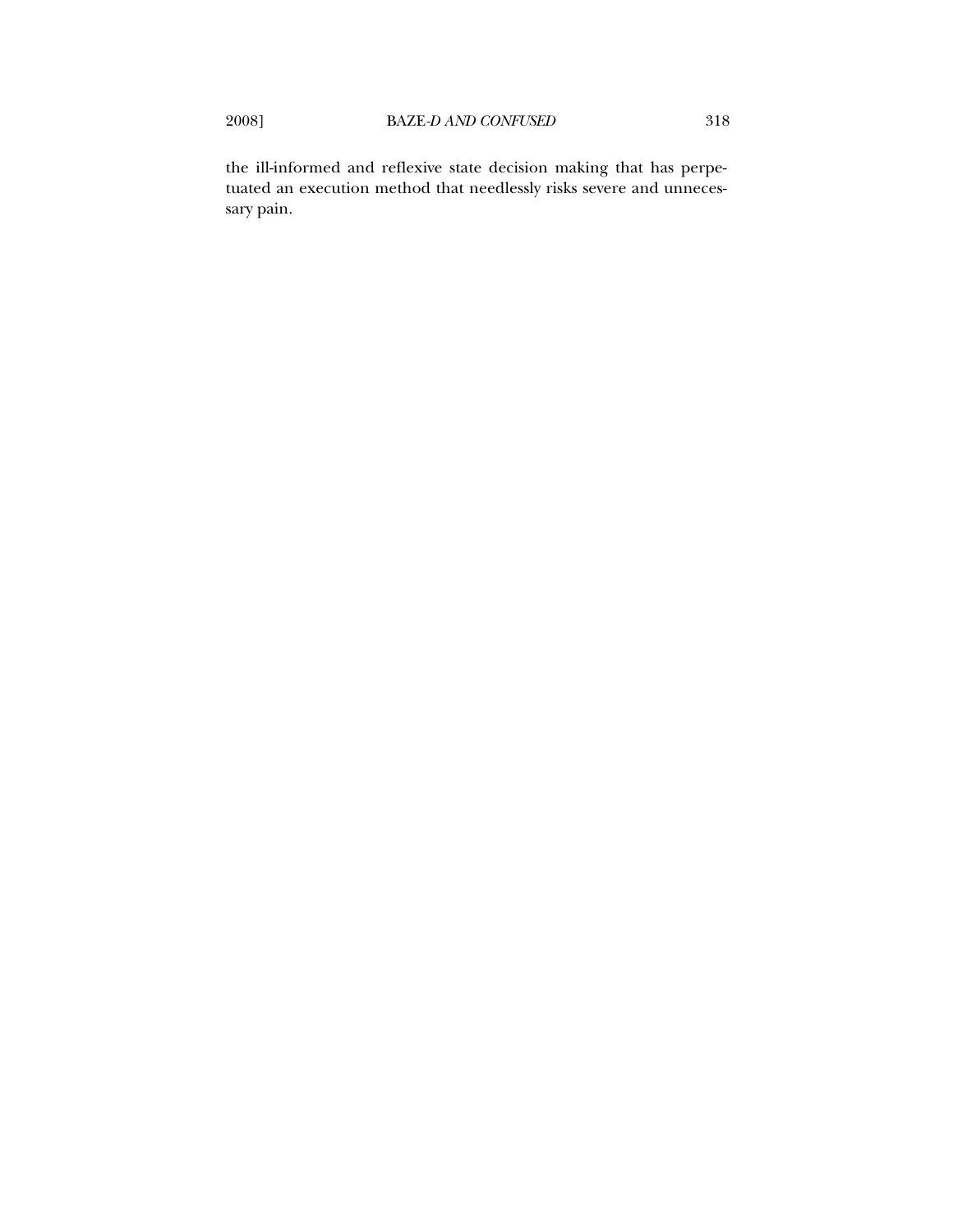## **REBUTTAL**

#### *The Bliss of Ignorance and the Perfection Problem*

## Douglas A. Berman†

Professor Nathan's Opening Statement provides an effective account of why the Supreme Court has now finally come to examine the constitutionality of modern execution procedures. As she spotlights, the development and administration of lethal injection protocols have been haphazard and sloppy, and state internal reviews of protocols have mostly been nonexistent or perfunctory. Jurisdictions that utilize the death penalty generally have not fulfilled their moral and constitutional obligations to ensure that unreasonable execution methods are not utilized. I thus agree with Professor Nathan that, in light of the failings of other branches, "it is distinctly the role and responsibility of the judiciary, led by the Supreme Court, to scrutinize" prevailing lethal injection protocols.

But Professor Nathan's essay fails to examine the reasons *why* so many states have tended to repress "public information related to lethal injection's actual procedures and administration" and the deeper death penalty dilemmas that in part account for the absence of a "process of public deliberation and democratic reform" concerning prevailing protocols. Specifically, Professor Nathan does not grapple with three critical practical and political realities that surround the modern administration of capital punishment: (1) a perfect death penalty system is practically impossible for fallible humans to create and maintain; (2) few persons actively involved with or concerned about modern death penalty systems are genuinely interested in making these systems more perfect; and (3) the vast majority of democratic lawmakers and the public in general is blissfully ignorant of the modern death penalty's imperfections. These critical practical and political realities infect all legal and social debates over capital punishment, and they significantly impede effective tinkering with the machinery of death. Though each of these realities justifies a lengthy law review article, here I will briefly unpack them with an emphasis on how they impact the lethal injection debate.

<sup>†</sup> William B. Saxbe Designated Professor of Law, The Ohio State University Moritz College of Law. Professor Berman has written extensively on lethal injection litigation at his blog, Sentencing Law and Policy, http://www.sentencing.typepad.com.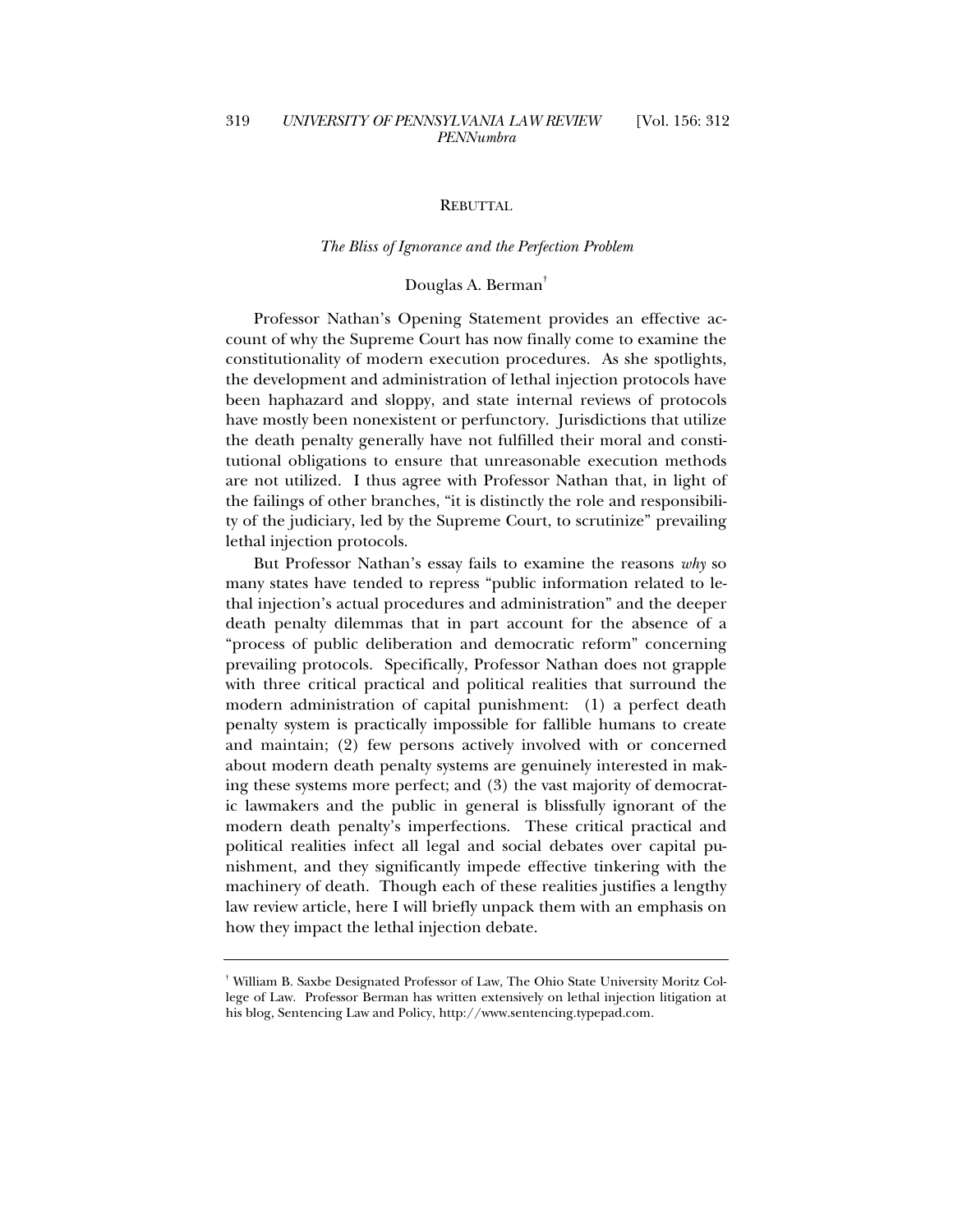1. *Fallibility*. In the words of renowned pop philosopher Hannah Montana, "Nobody's perfect." Indeed, the reality of human error is often stressed by death penalty opponents who contend that even the smallest risks of wrongful executions justify the abolition of capital punishment. In the wake of death row exonerations, the fallibility argument resonates with many, but this argument is largely inconsistent with how we assess other governmental functions. The well-known and unavoidable risk of human error does not keep governments from engaging in many life-and-death activities—ranging from waging war to regulating drug safety to running a public transit system—if the public and lawmakers view the benefits of these activities to be worth the risks. Of course, governments generally aspire to reduce the risks of human error as much as possible, but nobody argues that city buses should stop running when one driver negligently causes a fatal crash.

In the context of lethal injection protocols, the reality of human fallibility means that there will always be at least some risk of error and unnecessary pain in any state killing process. Of course, the selection of execution methods and execution personnel can greatly impact the magnitude of these risks: hangings conducted by untrained government officials—the execution norm throughout most of American history—surely will create greater risks of error and unnecessary pain than lethal injections conducted by trained medical personnel.

As Professor Nathan notes, over the last century governments have generally aspired to adopt more humane methods of execution, apparently recognizing that they should try to minimize the risk of error and unnecessary pain in administering the death penalty. Problematically, as Professor Nathan stresses, a "cascade to mistaken consensus" has led nearly all capital jurisdictions to adopt an imperfect three-drug lethal injection protocol. And yet, there is little doubt that the prevailing protocol is still a significant improvement over other execution methods; defendants are not clamoring for a return of the hangman's noose or the electric chair, and capital jurisdictions are not seriously considering building new gas chambers or assembling firing squads. The formal terms of the modern debate over lethal injection protocols concern whether states, after having adopted an improved, but still flawed execution method, should now have to make their protocols even more perfect. But, as explained below, few persons actively involved with, or seriously concerned about, modern death penalty systems are genuinely interested in trying to make these systems more perfect.

2. *Modern Disinterest in an Even More Perfect System*. For nearly all death row defendants, their lawyers, and opponents of capital pu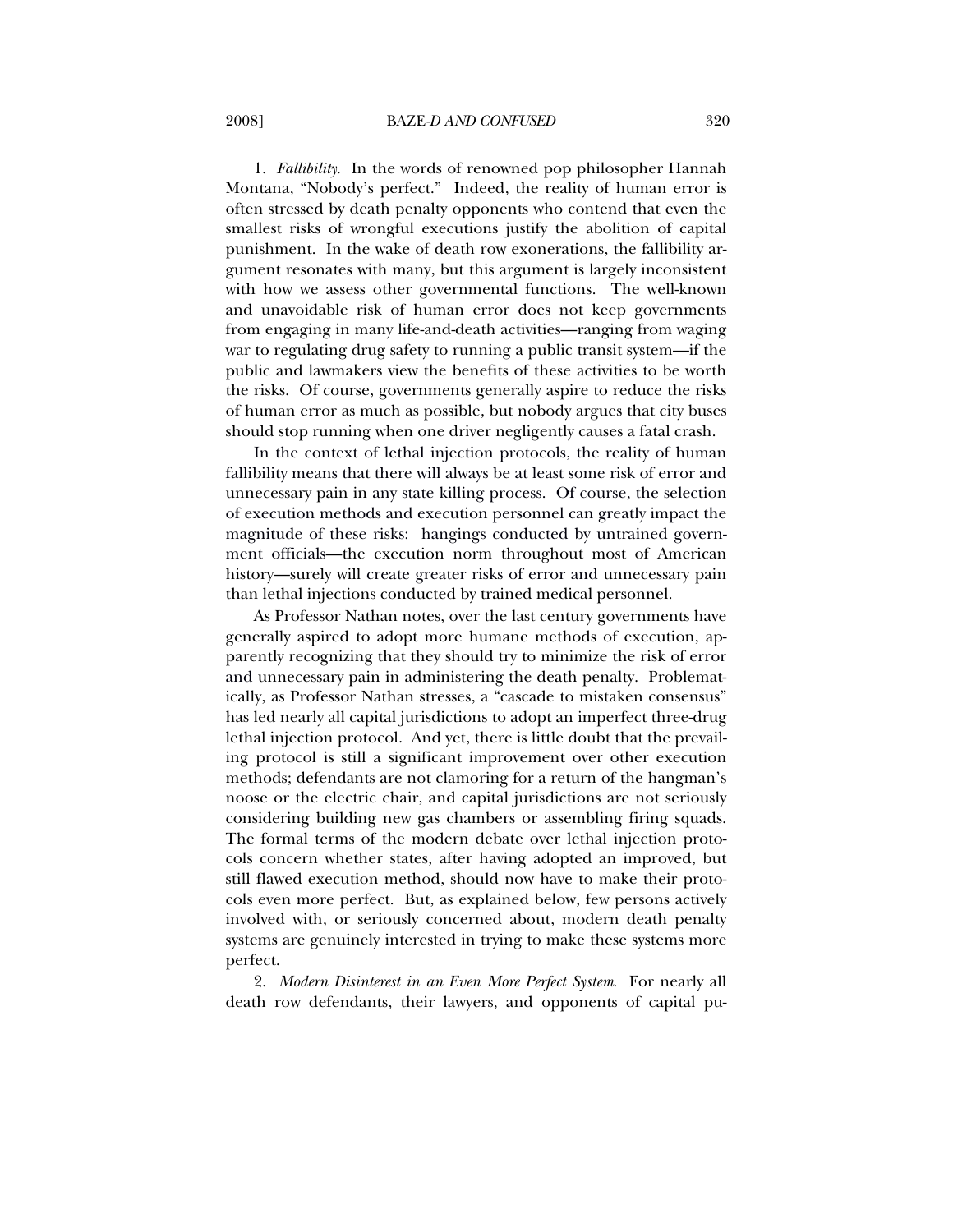nishment, the only perfect death penalty system is one that has been abolished. Though death penalty opponents regularly chronicle flaws in capital punishment's administration, rarely do they seriously advocate realistic legislative reforms that would enable modern death penalty systems to operate more efficiently and regularly. Notably, death penalty opponents spotlight tales of wrongful convictions and botched executions primarily to boost their advocacy for the elimination of capital punishment altogether. Indeed, sophisticated abolitionists realize that a death penalty system made truly more perfect is a death penalty system more likely to garner broad public support and increase the number of state executions of convicted murderers.

For nearly all prosecutors and supporters of capital punishment, existing death penalty systems are already, in a sense, too perfect because they readily enable defendants and their advocates to delay or avoid the ultimate sanction. With decades often elapsing between a capital verdict and even the setting of an execution date, proponents of capital punishment are understandably far more concerned about repeated appeals and extensive delays than they are troubled by the occasional anecdote of a wrongful conviction or a botched execution of a gruesome murderer. Moreover, sophisticated proponents of capital punishment realize that serious efforts to perfect a death penalty system will provide defense lawyers and abolitionists with new opportunities to impede the progress of any murderer toward a state's death chamber.

Outside the context of lethal injection debates, there is ample evidence that few advocates are genuinely interested in making the administration of capital punishment more perfect. A few years ago, then-Massachusetts Governor Mitt Romney assembled a blue-ribbon panel of experts to devise a death penalty system for his state that he deemed "as foolproof as humanly possible." Letter from Mitt Romney, Governor of Mass., to Members of the Senate and House of Representatives of the Commonwealth of Mass. (Apr. 28, 2005) (on file with author). Tellingly, his proposed more-perfect system received virtually no support in Massachusetts: it was attacked on numerous grounds by both death penalty proponents and opponents. Moreover, the astute procedural and substantive reforms suggested by Romney's blue-ribbon panel—like those of many other groups of lawyers urging capital improvements—have found few serious advocates and have had virtually no traction in modern legislative debates in those jurisdictions still in the business of state killing.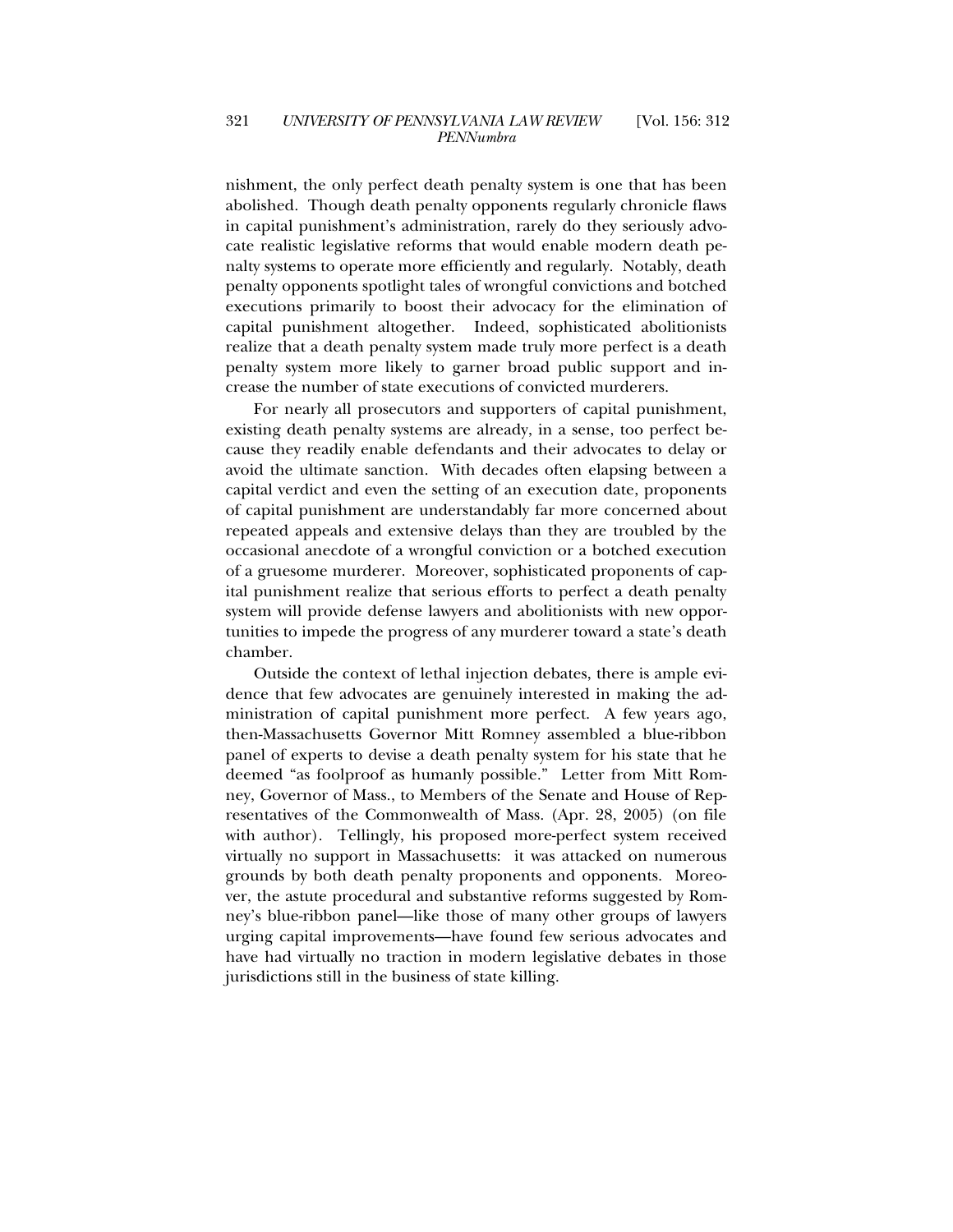The pragmatic disinterest in death penalty perfection largely accounts for why states have tended, in Professor Nathan's words, to repress "public information related to lethal injection's actual procedures and administration." State officials believe, quite justifiably, that any information-sharing good deed will be punished through new rounds of litigation brought by death row defendants and death penalty opponents. State officials believe, quite justifiably, that most everyone complaining about lethal injection protocols will not start endorsing capital punishment if and when the state successfully develops a more perfect execution method. And, perhaps even more importantly, state officials believe, also justifiably, that very few persons are genuinely concerned about relatively minor imperfections in the administration of the death penalty.

3. *Ignorance Is Bliss*. For the vast majority of the public and lawmakers, the death penalty is a highly symbolic and inconsequential aspect of governmental work. Even in the few active death penalty states, capital cases are a tiny component of massive state criminal justice systems and an even more miniscule part of state governments' broader activities. Practically speaking, the average citizen is impacted far more by street cleaning schedules and school lunch menus than by the day-to-day administration of the death penalty. Moreover, the average citizen assumes—correctly—that most prosecutors and judges generally aspire to reduce the most extreme risks of error in the operation of the death penalty. Politically speaking, the average lawmaker recognizes that voters will care about her basic position on the death penalty, but she also realizes that the symbolism of her position is far more important than any specifics.

These practical and political realities mean that the vast majority of lawmakers and members of the public are blissfully ignorant concerning the modern death penalty's imperfections. Indeed, only the most engaged activists even try to keep up with the copious research about the modern operation of the death penalty, and often lawmakers will resist efforts to commission official studies of the death penalty's administration. Of course, neither the general public nor lawmakers favor a deeply flawed death penalty system, and profound evidence of wrongful convictions or botched executions will often prompt executive officials and legislators to begin a serious program of reform. But when identified problems appear to be minor imperfections and not gross injustices, most people remain more interested in the death penalty as an idea than as a practice. Indeed, by paying little attention to the death penalty in practice, the public and their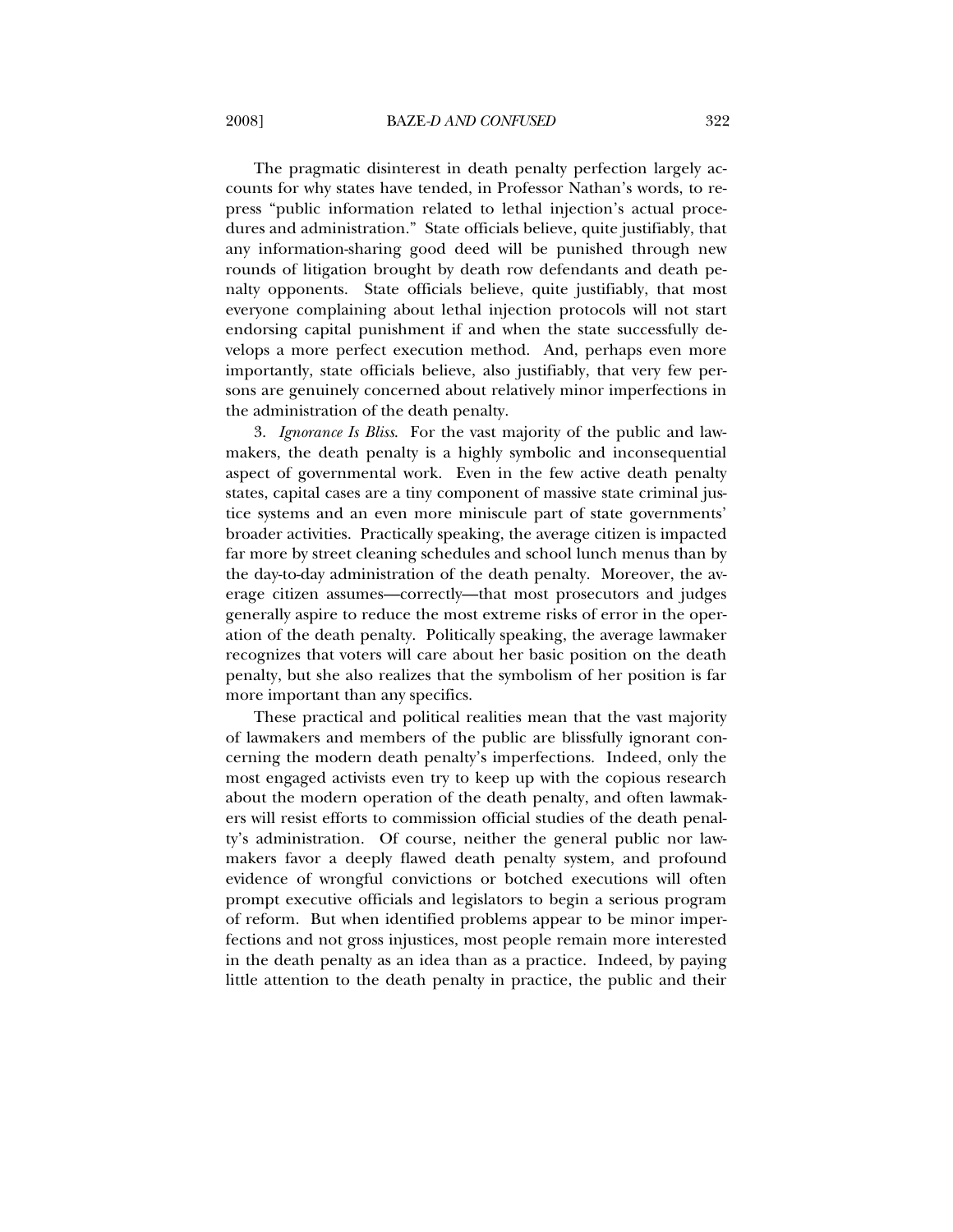elected representatives can hold onto the blissfully ignorant belief that our existing death penalty systems are as perfect as possible.

In the context of lethal injection protocols, the reality of blissful ignorance is reflected in the fact that few are advocating for perfect transparency. In our modern technological era, greater transparency concerning lethal injection protocols could be easily achieved by having all jurisdictions digitally record all executions. But, to my knowledge, nobody has even seriously suggested videotaping all executions. (It is notable, and telling, that thanks to a sneaky cell phone and You-Tube, more Americans have seen the execution of Saddam Hussein than any of the 1099 modern executions in the United States.)

These broader realities have an intriguing resonance now that the lethal injection debates have finally reached the Supreme Court in *Baze*. Notably, the Supreme Court's modern death penalty jurisprudence seems to be driven, in fits and starts, by the goal of creating an ever more perfect death penalty system through persistent tinkering with the machinery of death. And, unlike the public and lawmakers, the Justices cannot remain blissfully ignorant to the historical, medical and legal issues surrounding lethal injection protocols and their imperfections. I am not sure what this will mean for the Court's forthcoming work in *Baze*, but the points stressed above must be considered in understanding the likely reactions of the public and the likely responses of government officials after *Baze*—no matter what the Justices say.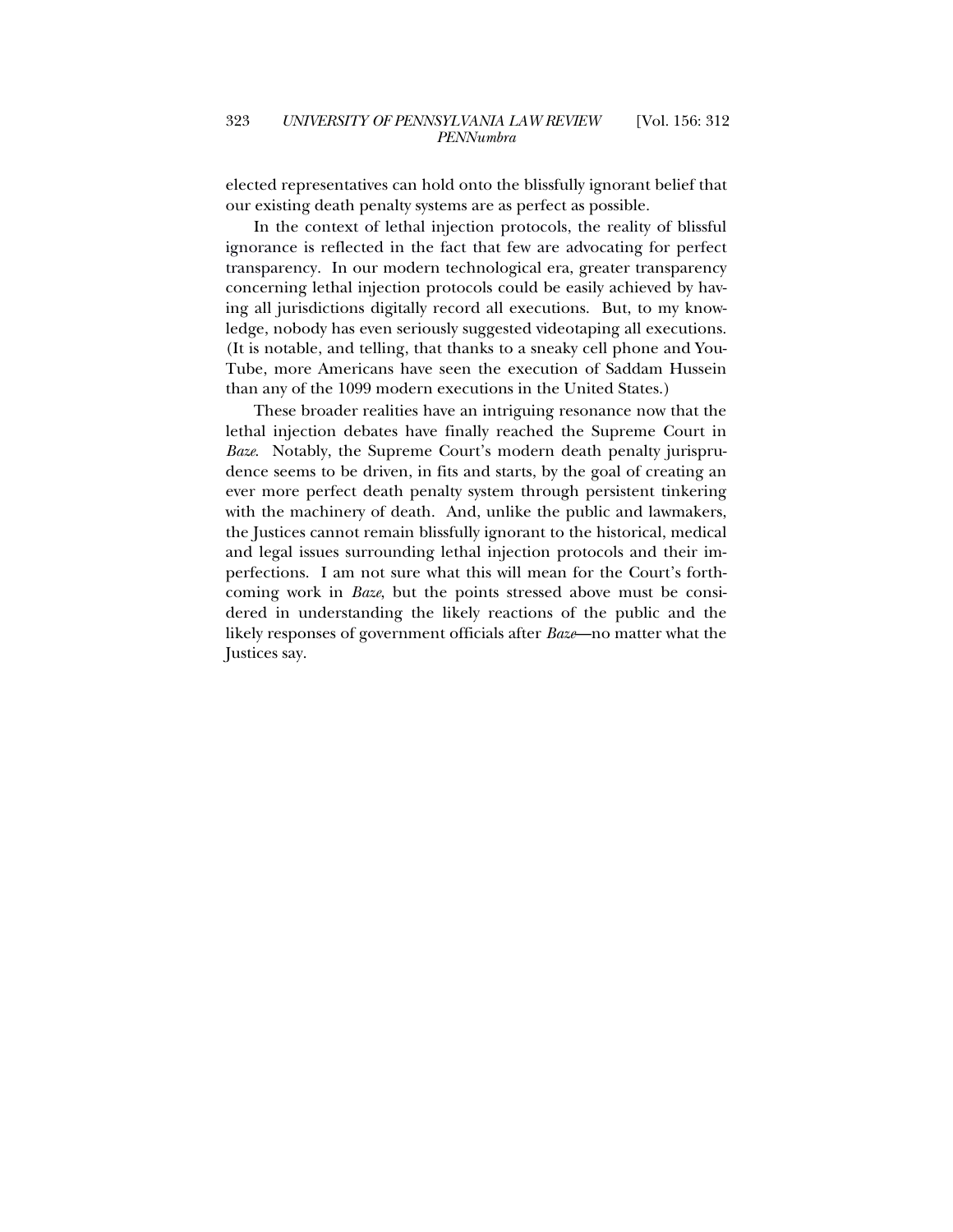## CLOSING STATEMENT

#### Alison J. Nathan

On several key points related to *Baze v. Rees*, Professor Berman and I agree. Importantly, we appear to agree that state lethal injection protocols have been developed and administered in constitutionally problematic ways; that the ubiquity of the current lethal injection process is the result of a cascade to mistaken consensus; that there has been a significant lack of transparency surrounding the process by which states execute death row inmates; and that, as a result of these flaws, the Court in *Baze* must carefully scrutinize lethal injection protocols and procedures to ensure that they pass constitutional muster.

Beyond these points, Professor Berman reasonably takes my Opening to task for failing to grapple with "*why* so many states have tended to repress 'public information related to lethal injection's actual procedures and administration.'" In attempting to answer that question himself, Professor Berman places the lethal injection debate within the context of "three critical practical and political realities that surround the modern administration of capital punishment." And he concludes that these realities "infect all legal and social debates over capital punishment, and they significantly impede effective tinkering with the machinery of death." Although I concur with much of what Professor Berman argues in laying out his three political and practical realities—factors that result generally from the often polarized and overly symbolic debate about the death penalty in the United States— I do not agree that his observations fully answer the question of why states refuse to allow so much information about lethal injection procedures and protocols into the public record. More importantly, his observations concerning the lack of transparency and robust public debate are not merely descriptive, as he suggests. Rather, these factors require that the judiciary, including the Supreme Court, vigorously scrutinize whether the *realities* of lethal injection procedures satisfy constitutional demands.

Professor Berman's first noted practical reality is that any system operated by human beings, including the administration of the death penalty, is fallible. In the lethal injection context, this means that "there will always be at least some risk of error and unnecessary pain in any state killing process." This is unquestionably true, as the plaintiffs in *Baze* themselves acknowledge by advocating for a constitutional standard that upholds a method of execution unless it "creates a *signif-*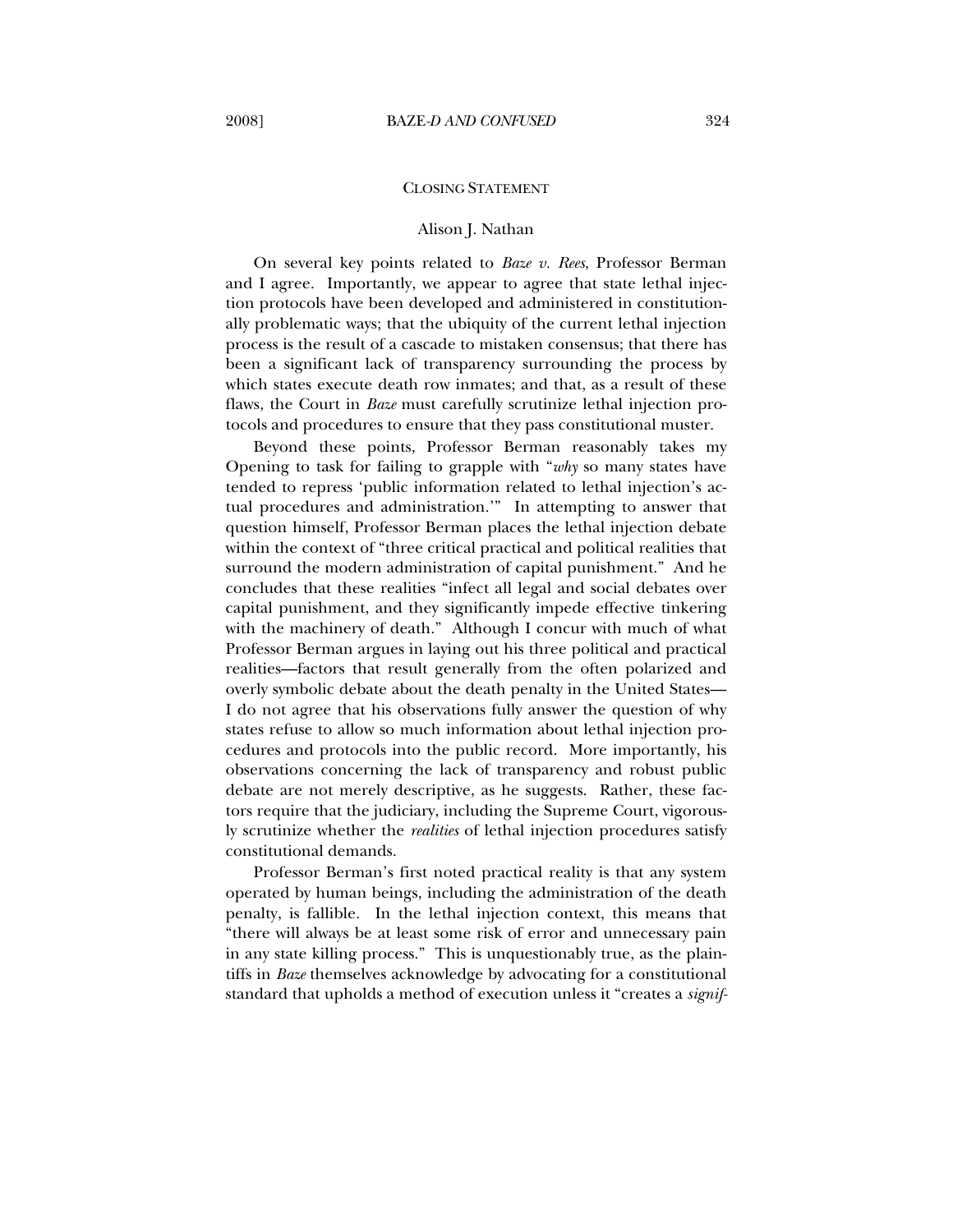*icant* and *avoidable* risk that an inmate will suffer *severe* pain." Brief for Petitioners at 39, *Baze v. Rees*, No. 07-5439 (Nov. 5, 2007) (emphasis added), *available at* http://www.law.berkeley.edu/clinics/dpclinic/ LethalInjection/Public/documents/bazebriefs/2007.11.05.ky.baze.scotusmertisbrief.pdf. Accordingly, it is not dispositive, or even legally relevant, that lethal injection is an improvement over previously entrenched execution methods such as hanging, electrocution, and lethal gas. Nor do I agree with Professor Berman that the "modern debate over lethal injection protocols concerns whether states, after adopting an improved, but still flawed execution method, should now have to make their protocols even more perfect." Considering the fundamental constitutional right in issue, seeking reasonable improvements in light of existing technologies and information is not the same as a disingenuous and unending search for an impossible-toachieve "perfection." An analogy to voting technology is helpful. Surely electronic voting machines offer some improvement over previous voting technology (no more dangling chads, for example). Nevertheless, in light of the constitutional right at stake, voting rights advocates are justified in seeking a paper trail requirement for electronic voting, even if the new technology is an improvement and even if a paper trail still does not make electronic voting a perfect system.

Professor Berman's response to my voting machine analogy might well be that it fails because of his second political reality factor, what he calls "pragmatic disinterest in death penalty perfection." Perhaps he would contend that unlike the voting technology context, in which there are people genuinely concerned with assuring that every legitimate vote is counted, advocates on both sides of the death penalty debate have no interest in genuinely improving the capital punishment system. In the lethal injection context (as well as other areas of the death penalty debate beyond the scope of this exchange) I do not entirely agree. There are death penalty proponents—or at least those who firmly believe that the death penalty is and should remain constitutional—who would argue genuinely that states can and should execute defendants in a way that reasonably guards against the severe imposition of pain. There are also certainly death penalty proponents who realize that the best way to safeguard public support for the death penalty is through the adoption of execution methods that are—or at least appear to be—as humane as reasonably possible. To borrow from Professor Berman's terminology, these individuals could be deemed "sophisticated [death penalty] proponents." The use in every lethal injection state of the otherwise unnecessary paralytic agent,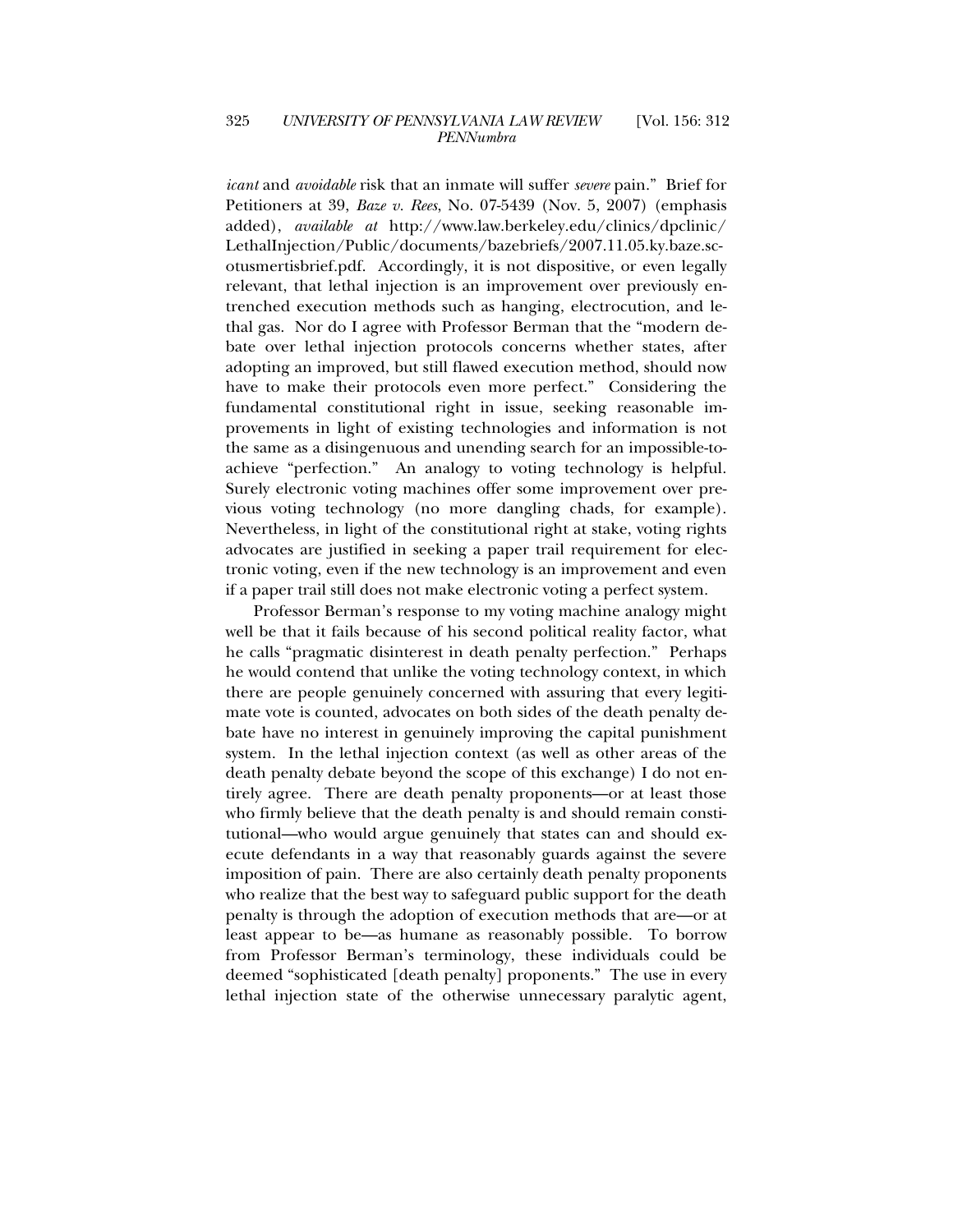which can make potentially painful executions look like peaceful slumber, may well benefit the "sophisticated [death penalty] proponent[']s" cause.

I also disagree with Professor Berman that all who challenge the administration of lethal injection seek only delay and are, at heart, entirely disinterested in genuine improvement of the execution process. I gather these are Professor Berman's "unsophisticated" abolitionists. It is because of their efforts, Professor Berman contends, that states repress public information related to lethal injection because "[s]tate officials believe, quite justifiably, that any information-sharing good deed will be punished through new rounds of litigation." Professor Berman's cynical view overlooks that death penalty lawyers have an ethical obligation to challenge unconstitutional conduct by the government. This obligation may include attempting to ensure that their clients are executed in a manner consistent with the Eighth Amendment. The lawyers, of course, also have an ethical obligation not to bring frivolous or vexatious litigation. Several years ago, challenges to lethal injection were perceived by many as just that. However, given the reaction of lower court judges to the evidence of maladministration and incompetence finally surfacing in these lawsuits, such legal efforts appear vindicated. More importantly, I am unconvinced that the lack of transparency results from states simply seeking to hasten executions. If the underlying information could readily withstand judicial scrutiny, states would be well advised to provide information without the delay that has impeded judicial review of the merits of lethal injection procedures.

This previous point relates to Professor Berman's final practical and political reality factor: blissful ignorance. He argues that the modern death penalty debate largely occurs at the symbolic level, with little interest in a deeper understanding of the death penalty in its actual practice. I agree with this important observation, but see this failure of informed public debate as precisely the value of the current lethal injection litigation. Contrary to the impression Professor Berman leaves, transparency advocates have made serious attempts to bring greater public access to executions through photographing or video recording, but courts have consistently rejected the efforts. For example, in *Rice v. Kempker*, 374 F.3d 675, 679 (8th Cir. 2004), the Eighth Circuit upheld a ban on the video recording of executions; the Fifth Circuit refused to recognize a First Amendment right to film executions in *Garrett v. Estelle*, 556 F.2d 1274, 1279 (5th Cir. 1977); and a district court in Indiana denied a request to broadcast the execution of Oklahoma City bomber Timothy McVeigh in *Entertainment Network,*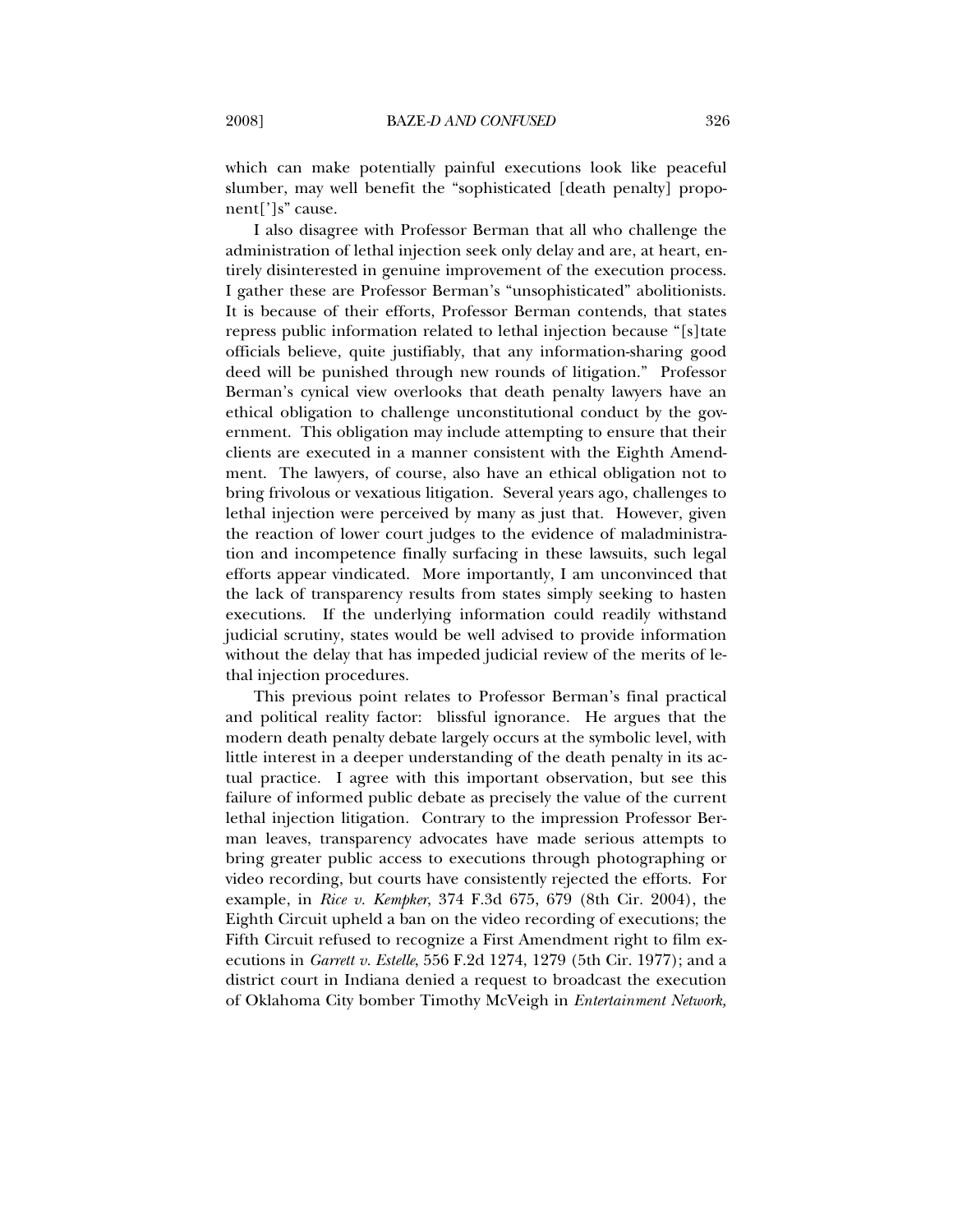*Inc. v. Lappin*, 134 F.Supp. 2d 1002, 1013-14 (S.D. Ind. 2001). Lethal injection litigation, and in particular such transparency-related efforts, have the potential to dramatically change the national debate. Transparency places stark reality, rather than symbolism, at the center of public consciousness and discourse concerning state-sponsored executions.

What then is the answer to Professor Berman's question of why states refuse to release information to the public about how they execute people? One answer is surely that defending the secrecy of lethal injection procedures is easier for the states than defending the Rube Goldberg machine that is the pervasive three-drug protocol administered by the states. Claims of protecting the identity of executioners for "personal safety" reasons, for example, is easier than defending the employment of dyslexic doctors with multiple malpractice suits against them who have been banned from engaging in executions in other jurisdictions. Similarly, arguing that states do not need to disclose the drugs or dosage amounts used in the execution process because doing so would be detrimental to "national security" is easier than justifying the use of a paralytic drug that serves no purpose other than to hide pain that would result from improper anesthetization.

Another potential explanation for the states' insistence on secrecy relates to a doctrinal argument that some states have used to defend their current lethal injection procedures. These states note that in the death penalty context, the Supreme Court has required "deference . . . to the decisions of the state legislatures under our federal system." *Gregg v. Georgia*, 428 U.S. 153, 176 (1976). But the deference rule rests on the assumption that states have carried out at least a minimal level of investigation into a procedure that eliminates the serious danger of unnecessary and cruel pain. As the history of lethal injection demonstrates, the states never engaged in any such investigation. By refusing to release information about lethal injection protocols and procedures, states have largely been able to avoid having to justify their problematic decision making.

Furthermore, the repression of the details of lethal injection procedures allows these states to hide behind the seeming consensus of a majority of death penalty states, all of whom authorize execution pursuant to similar lethal injection processes. A consensus argument won the day when, in 2002, the Supreme Court held in *Atkins v. Virginia*, 536 U.S. 304, 321 (2002), that the Eighth Amendment prohibits states from executing a person with mental retardation. Similarly, in 2005, the Supreme Court held the execution of juvenile offenders unconsti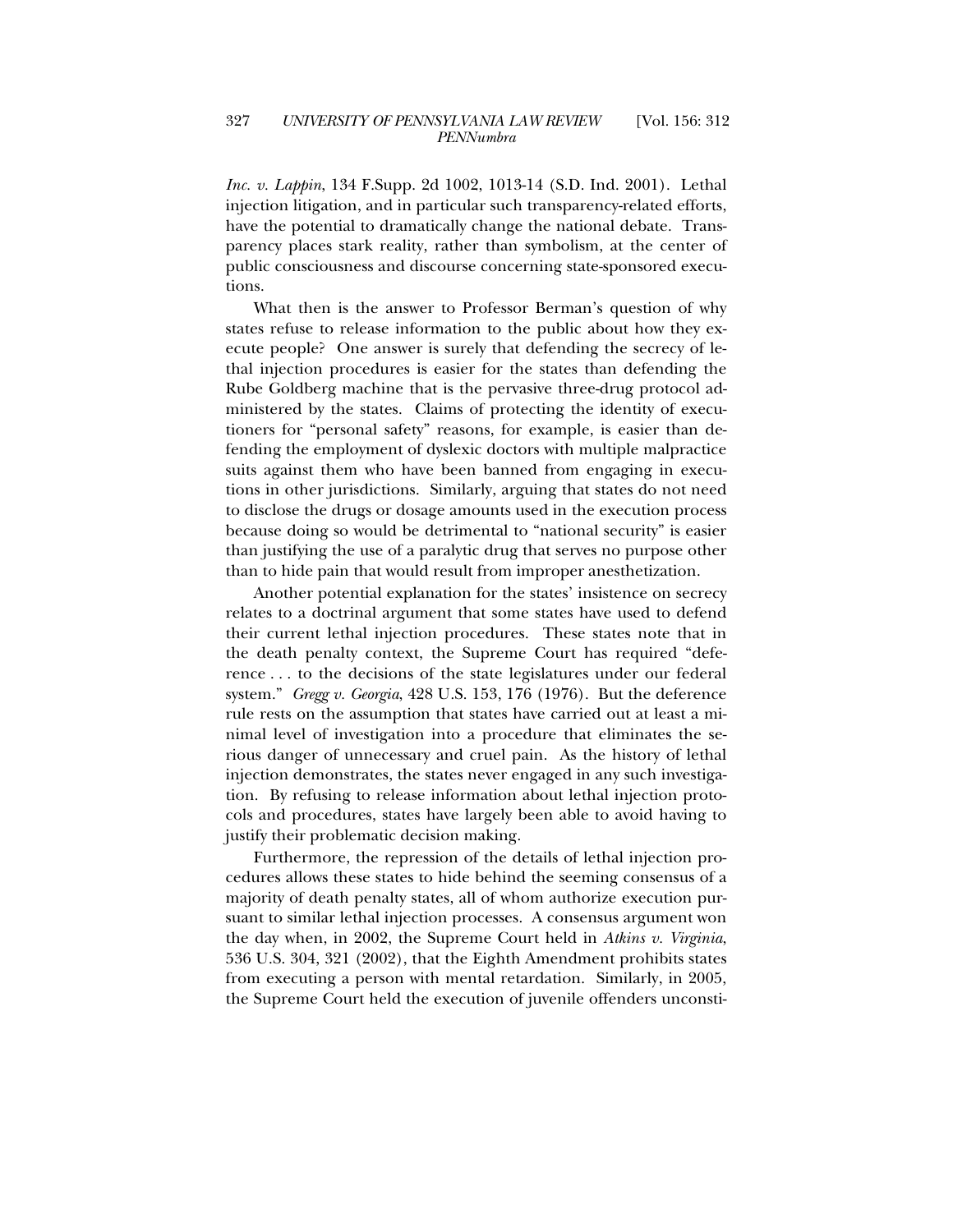tutional in *Roper v. Simmons*, 543 U.S. 551, 575 (2005). The Supreme Court reached its conclusions in *Atkins* and *Roper*, at least in part, by tallying the number of states that prohibited the execution of the mentally retarded and juvenile offenders and deciding that because more than a majority of states rejected the practices, those practices conflicted with contemporary standards and, therefore, were unconstitutional under the Eighth Amendment.

But the standard Eighth Amendment consensus analysis is premised upon transparency and public knowledge of a penological practice from which a consensus for or against the practice can develop. As I argued in my Opening, in the lethal injection context, the systemic failings of transparency disrupt this process. Moreover, the lack of transparency obstructs the proper framing or level of generality of a consensus analysis. At one level, it can be argued—as twenty states and the United States have argued in an amicus brief filed in *Baze* that lethal injection, and even the three-drug protocol, is accepted by a majority of states as the preferred method of execution. But the legal challenges to lethal injection, including the one the Supreme Court has heard in *Baze*, are *not* challenges to lethal injection in the abstract. Rather, they are challenges to the specific protocols and procedures that states use to administer lethal injection. The point of these challenges is that although states have chosen lethal injection as a supposedly more humane alternative, and have adopted a drug protocol that is meant to anesthetize an inmate prior to the injection of painful drugs, the implementation of the protocol *in practice* lends itself to a substantial risk that inmates will be improperly anesthetized, will suffer excruciating pain, but will be paralyzed and thus unable to make known their conscious suffering.

Thus, in *Baze*, the petitioners correctly contend that to the extent a "consensus" analysis is relevant in the method-of-execution context, there is in fact a consensus in favor of execution by anesthetized death and the actual procedures challenged in *Baze* cannot stand because they lie outside this consensus. In other words, the constitutional failure of the current three-drug lethal injection protocol and its implementation is that while it *appears* to produce an anesthetized death, there exists an unnecessary risk that it in fact does not. Given the uninformed and non-transparent public debate that Professor Berman has identified, it is the role of the Supreme Court to probe the troubling realities of lethal injection and to ensure that even seemingly humane procedures actually satisfy the Constitution's demands.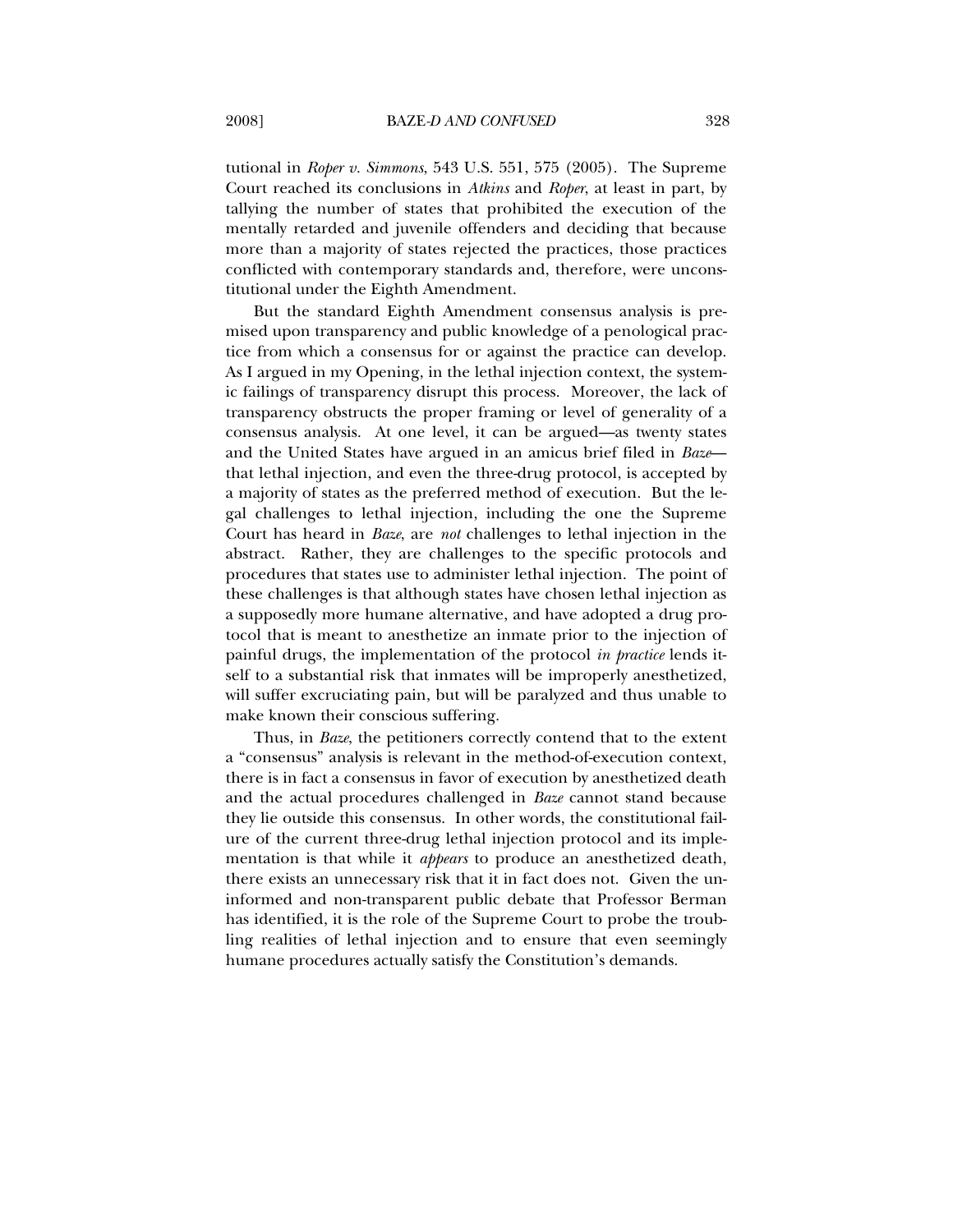## CLOSING STATEMENT

#### Douglas A. Berman

I am pleased to conclude this Debate by noting yet again that Professor Nathan and I agree more than we disagree. In particular, like Professor Nathan, I believe that the "significant lack of transparency surrounding the process by which states execute death row inmates" now demands that courts "vigorously scrutinize whether the *realities* of lethal injection procedures satisfy constitutional demands." Nevertheless, as Professor Nathan correctly surmises, I still have a "cynical view" of the lethal injection litigation principally because, to my knowledge, defendants have never offered to drop their Eighth Amendment claims if states adopt a particular preferred execution protocol. Professor Nathan is justified in complaining that states haven't been more forthcoming about lethal injection realities. But states are justified in complaining that defendants and defense attorneys haven't been more forthcoming about execution protocols they would consider constitutionally unassailable.

Professor Nathan asserts that "it is not dispositive, or even legally relevant, that lethal injection is an improvement over previously entrenched execution methods such as hanging, electrocution, and lethal gas." But, even though the humane evolution of state execution methods may not be of great legal significance as the Justices consider the constitutional claims in *Baze*, this evolution (1) reveals that states have been genuinely willing to improve their execution methods, and (2) explains why states genuinely fear that defense attorneys, in Professor Nathan's words, "seek only delay and are, at heart, entirely disinterested in genuine improvement of the execution process." In this context, Professor Nathan's voting technology analogy is telling. In the litigation over voting technologies, advocates make clear that they principally desire a paper trail to accompany electronic voting methods. But, in the litigation over execution technologies, advocates often obscure that they principally desire the elimination of all execution methods.

Importantly, I do not question either the judgment or ethics of defense lawyers challenging lethal injection protocols; indeed, when I have defended persons on death row, I have felt a professional obligation to raise any and every non-frivolous argument that might delay or prevent my client's execution. But the fact that defense attorneys have an ethical responsibility to try to delay or prevent executions